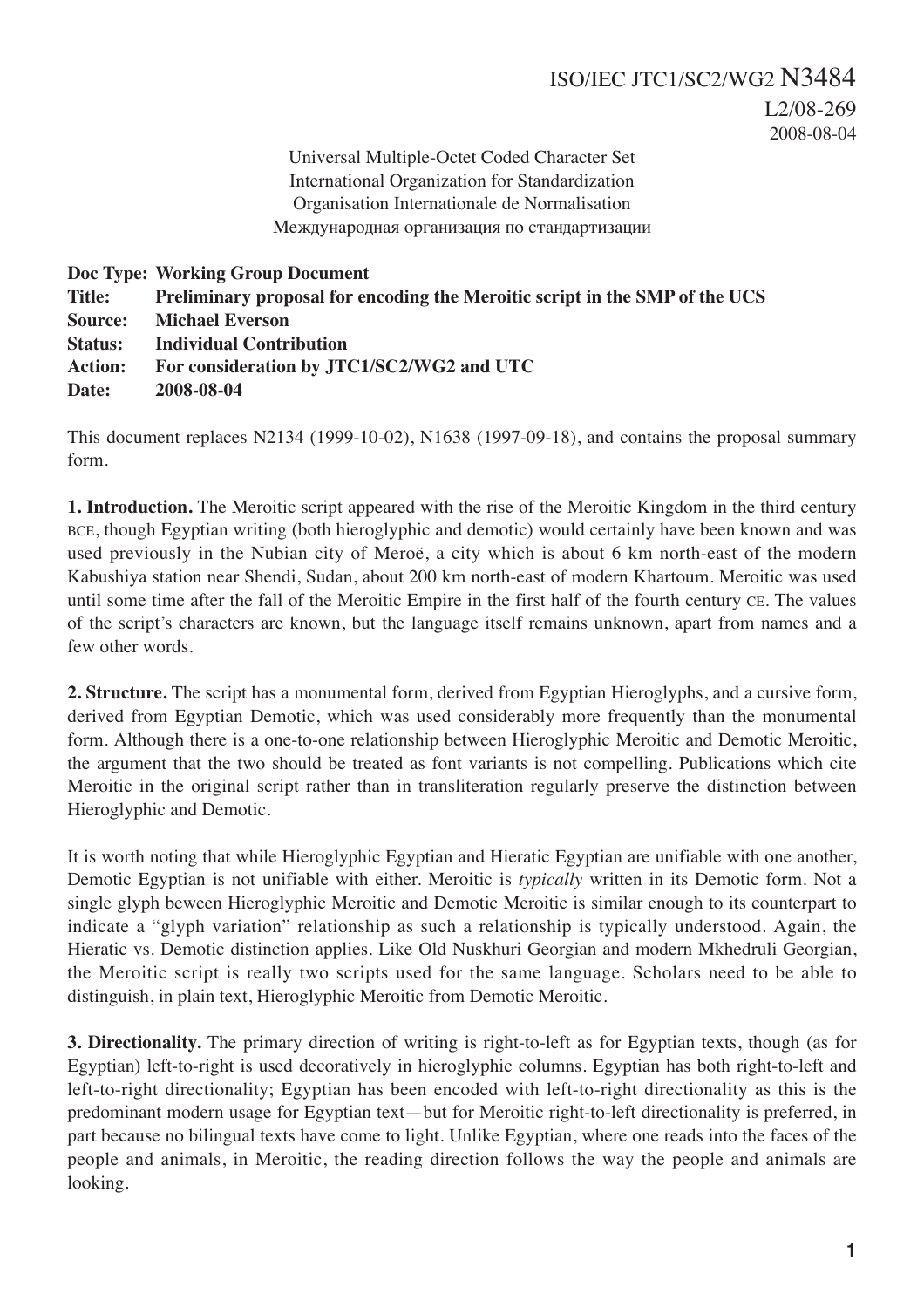**4. Punctuation.** Word dividers are employed more or less regularly. [TO BE DESCRIBED AND ENUMERATED.]

**5. Numbers.** Meroitic numbers are fairly well known. Ones, tens, hundreds, and thousands are known; characters for 60, 90, and 900 are not yet known; neither are the numbers for 4,000, 6,000, 7,000, 8,000, and 9,000, though the number for 10,000 is cited in secondary literature (a number chart, see Figure 4). There is a system to the number shapes, as there are in Egyptian Hieratic, so gaps have been left in the code table for the numbers as yet unattested.

**6. Names and ordering.** Most of the Meroitic letters have readings with an inherent -*a* (unless a vowel follows the consonant), though those letters may also represent their consonant without the -*a* vowel.

**7. Issues.** Twenty-four symbols are given in the attached code table. A number of these are known to be used in conjunction with numbers and are perhaps determinatives of different types of goods. A number of these with very similar glyphs may not be unique characters at all. Further study of these is required.

### **8. Unicode Character Properties.**

|                                                                |  | 10980; MEROITIC HIEROGLYPHIC LETTER A; Lo; 0; R;;;;; ;N;;;;;         |
|----------------------------------------------------------------|--|----------------------------------------------------------------------|
|                                                                |  | 10981; MEROITIC HIEROGLYPHIC LETTER E; Lo; 0; R;;;;; N;;;;;          |
|                                                                |  | 10982; MEROITIC HIEROGLYPHIC LETTER I; Lo; 0; R;;;;; N;;;;;          |
|                                                                |  | 10983; MEROITIC HIEROGLYPHIC LETTER O; Lo; 0; R;;;;; N;;;;;          |
|                                                                |  | 10984; MEROITIC HIEROGLYPHIC LETTER YA; Lo; 0; R;;;;;; N;;;;;        |
|                                                                |  | 10985; MEROITIC HIEROGLYPHIC LETTER WA; Lo; 0; R;;;;; N;;;;;         |
|                                                                |  | 10986; MEROITIC HIEROGLYPHIC LETTER BA; Lo; 0; R;;;;;; N;;;;;        |
|                                                                |  | 10987; MEROITIC HIEROGLYPHIC LETTER BA-2; Lo; 0; R;;;;; N;;;;;       |
|                                                                |  | 10988; MEROITIC HIEROGLYPHIC LETTER PA; Lo; 0; R; ; ; ; ; N; ; ; ; ; |
|                                                                |  | 10989; MEROITIC HIEROGLYPHIC LETTER MA; Lo; 0; R;;;;; ; N;;;;;       |
|                                                                |  | 1098A; MEROITIC HIEROGLYPHIC LETTER NA; Lo; 0; R;;;;;; N;;;;;        |
|                                                                |  | 1098B; MEROITIC HIEROGLYPHIC LETTER NA-2; Lo; 0; R;;;;; N;;;;;       |
|                                                                |  | 1098C; MEROITIC HIEROGLYPHIC LETTER NE; Lo; 0; R;;;;;;N;;;;;         |
|                                                                |  | 1098D; MEROITIC HIEROGLYPHIC LETTER NE-2; Lo; 0; R;;;;; N;;;;;       |
|                                                                |  | 1098E; MEROITIC HIEROGLYPHIC LETTER RA; Lo; 0; R;;;;; ; ; ;;;;;      |
|                                                                |  | 1098F; MEROITIC HIEROGLYPHIC LETTER RA-2; Lo; 0; R;;;;; N;;;;;       |
|                                                                |  | 10990; MEROITIC HIEROGLYPHIC LETTER LA; Lo; 0; R;;;;;;N;;;;;         |
|                                                                |  | 10991; MEROITIC HIEROGLYPHIC LETTER KHA; Lo; 0; R;;;;; N;;;;;        |
|                                                                |  | 10992; MEROITIC HIEROGLYPHIC LETTER HHA; Lo; 0; R;;;;; N;;;;;        |
|                                                                |  | 10993; MEROITIC HIEROGLYPHIC LETTER SA; Lo; 0; R;;;;; N;;;;;         |
|                                                                |  | 10994; MEROITIC HIEROGLYPHIC LETTER SA-2; Lo; 0; R;;;;; N;;;;;       |
|                                                                |  | 10995; MEROITIC HIEROGLYPHIC LETTER SE; Lo; 0; R;;;;;; N;;;;;        |
|                                                                |  | 10996; MEROITIC HIEROGLYPHIC LETTER KA; Lo; 0; R;;;;; N;;;;;         |
|                                                                |  | 10997; MEROITIC HIEROGLYPHIC LETTER QA; Lo; 0; R;;;;; N;;;;;         |
|                                                                |  | 10998; MEROITIC HIEROGLYPHIC LETTER TA; Lo; 0; R;;;;;; N;;;;;        |
|                                                                |  | 10999; MEROITIC HIEROGLYPHIC LETTER TA-2; Lo; 0; R;;;;; N;;;;;       |
|                                                                |  | 1099A; MEROITIC HIEROGLYPHIC LETTER TE; Lo; 0; R;;;;;; N;;;;;        |
|                                                                |  | 1099B; MEROITIC HIEROGLYPHIC LETTER TE-2; Lo; 0; R;;;;; ; N;;;;;     |
|                                                                |  | 1099C; MEROITIC HIEROGLYPHIC LETTER TO; Lo; 0; R;;;;;; N;;;;;        |
|                                                                |  | 1099D; MEROITIC HIEROGLYPHIC LETTER DA; Lo; 0; R;;;;;; N;;;;;        |
| 1099E; MEROITIC DEMOTIC LETTER A; Lo; 0; R; ; ; ; ; N; ; ; ; ; |  |                                                                      |
| 1099F;MEROITIC DEMOTIC LETTER E;Lo;0;R;;;;;N;;;;;              |  |                                                                      |
| 109A0; MEROITIC DEMOTIC LETTER I; Lo; 0; R;;;;;;N;;;;;         |  |                                                                      |
| 109A1; MEROITIC DEMOTIC LETTER O; Lo; 0; R;;;;; N;;;;;         |  |                                                                      |
|                                                                |  | 109A2; MEROITIC DEMOTIC LETTER YA; Lo; 0; R; ;;;; ; N; ;;;;          |
|                                                                |  | 109A3; MEROITIC DEMOTIC LETTER WA; Lo; 0; R;;;;; N;;;;;              |
|                                                                |  | 109A4; MEROITIC DEMOTIC LETTER BA; Lo; 0; R;;;;; N;;;;;              |
|                                                                |  | 109A5; MEROITIC DEMOTIC LETTER PA; Lo; 0; R; ;;;; ; N; ;;;;          |
|                                                                |  | 109A6; MEROITIC DEMOTIC LETTER MA; Lo; 0; R;;;;;;N;;;;;              |
|                                                                |  | 109A7; MEROITIC DEMOTIC LETTER NA; Lo; 0; R;;;;;;N;;;;;              |
|                                                                |  | 109A8; MEROITIC DEMOTIC LETTER NE; Lo; 0; R;;;;;;N;;;;;              |
|                                                                |  | 109A9; MEROITIC DEMOTIC LETTER RA; Lo; 0; R;;;;;; N;;;;;             |
|                                                                |  | 109AA; MEROITIC DEMOTIC LETTER LA; Lo; 0; R; ; ; ; ; N; ; ; ; ;      |
|                                                                |  | 109AB; MEROITIC DEMOTIC LETTER KHA; Lo; 0; R;;;;; N;;;;;             |
|                                                                |  | 109AC; MEROITIC DEMOTIC LETTER HHA; Lo; 0; R;;;;; N;;;;;             |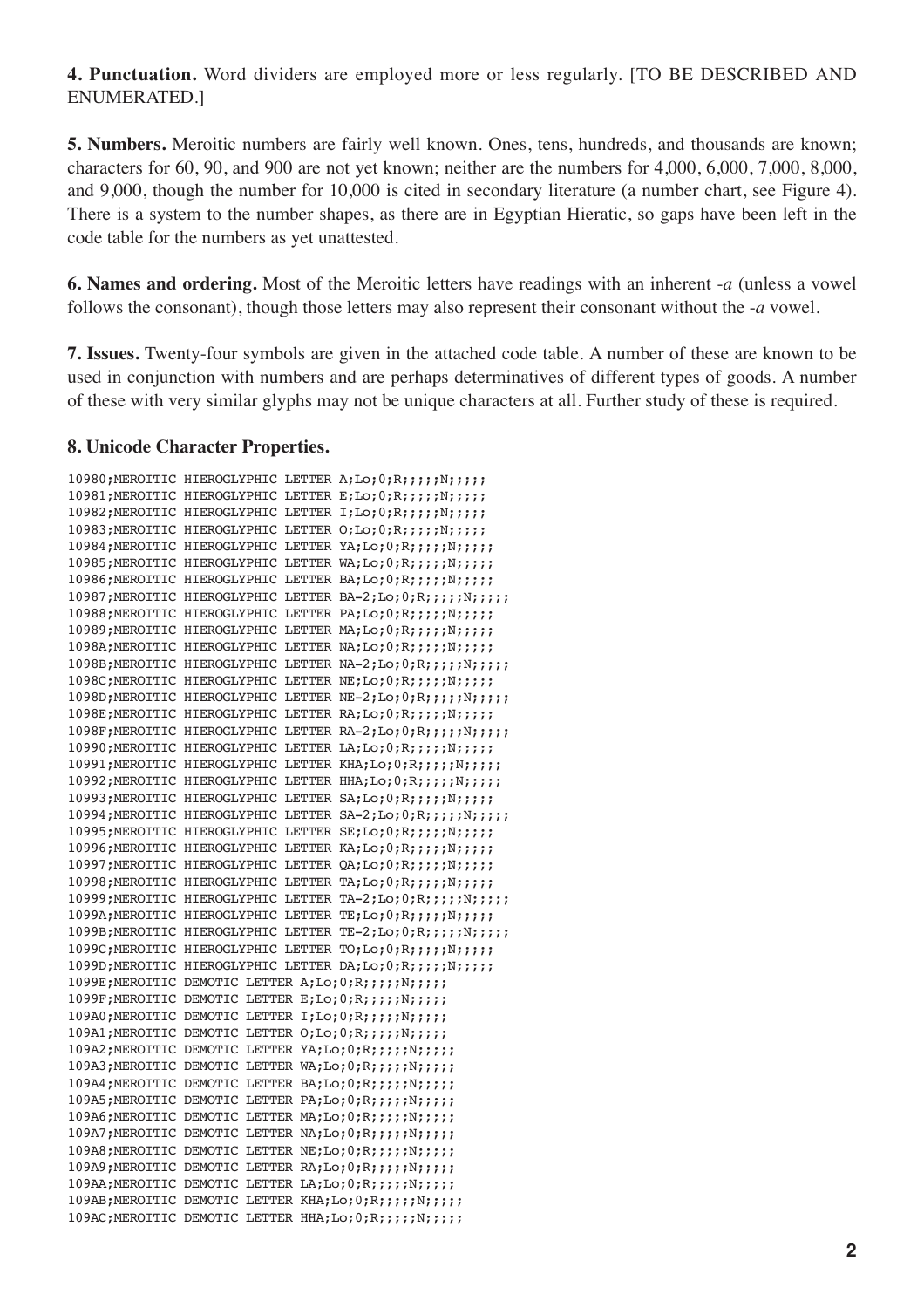109AD;MEROITIC DEMOTIC LETTER SA;Lo;0;R;;;;;N;;;;; 109AE;MEROITIC DEMOTIC LETTER SE;Lo;0;R;;;;;N;;;;; 109AF;MEROITIC DEMOTIC LETTER KA;Lo;0;R;;;;;N;;;;; 109B0;MEROITIC DEMOTIC LETTER QA;Lo;0;R;;;;;N;;;;; 109B1;MEROITIC DEMOTIC LETTER TA;Lo;0;R;;;;;N;;;;;; 109B2;MEROITIC DEMOTIC LETTER TE;Lo;0;R;;;;;N;;;;;; 109B3;MEROITIC DEMOTIC LETTER TO;Lo;0;R;;;;;N;;;;; 109B4;MEROITIC DEMOTIC LETTER DA;Lo;0;R;;;;;N;;;;;; 109B5;MEROITIC FRACTION ONE HALF;No;0;R;;;;1/2;N;;;;; 109B6;MEROITIC FRACTION ONE TENTH;No;0;R;;;;;1/10;N;;;;;; 109B7;MEROITIC FRACTION TWO TENTHS;No;0;R;;;;2/10;N;;;;;; 109B8;MEROITIC FRACTION THREE TENTHS;No;0;R;;;;3/10;N;;;;;; 109B9;MEROITIC FRACTION FOUR TENTHS;No;0;R;;;;4/10;N;;;;;; 109BA;MEROITIC FRACTION FIVE TENTHS;No;0;R;;;;;5/10;N;;;;;; 109BB;MEROITIC FRACTION SIX TENTHS;No;0;R;;;;6/10;N;;;;;; 109BC;MEROITIC FRACTION SEVEN TENTHS;No;0;R;;;;7/10;N;;;;; 109BD;MEROITIC FRACTION EIGHT TENTHS;No;0;R;;;;8/10;N;;;;; 109BE;MEROITIC FRACTION NINE TENTHS;No;0;R;;;;9/10;N;;;;;; 109BF;MEROITIC NUMBER ONE;No;0;R;;;;1;N;;;;;; 109C0;MEROITIC NUMBER TWO;No;0;R;;;;2;N;;;;; 109C1;MEROITIC NUMBER THREE;No;0;R;;;;3;N;;;;; 109C2;MEROITIC NUMBER FOUR;No;0;R;;;;4;N;;;;;; 109C3;MEROITIC NUMBER FIVE;No;0;R;;;;5;N;;;;; 109C4;MEROITIC NUMBER SIX;No;0;R;;;;6;N;;;;; 109C5;MEROITIC NUMBER SEVEN;No;0;R;;;;7;N;;;;;; 109C6;MEROITIC NUMBER EIGHT;No;0;R;;;;8;N;;;;; 109C7;MEROITIC NUMBER NINE;No;0;R;;;;9;N;;;;; 109C8;MEROITIC NUMBER TEN;No;0;R;;;;10;N;;;;;; 109C9;MEROITIC NUMBER TWENTY;No;0;R;;;;20;N;;;;; 109CA;MEROITIC NUMBER THIRTY;No;0;R;;;;30;N;;;;;; 109CB;MEROITIC NUMBER FORTY;No;0;R;;;;40;N;;;;; 109CC;MEROITIC NUMBER FIFTY;No;0;R;;;;;50;N;;;;;; 109CE;MEROITIC NUMBER SEVENTY;No;0;R;;;;70;N;;;;;; 109CF;MEROITIC NUMBER EIGHTY;No;0;R;;;;80;N;;;;;; 109D1;MEROITIC NUMBER ONE HUNDRED;No;0;R;;;;100;N;;;;;; 109D2;MEROITIC NUMBER TWO HUNDRED;No;0;R;;;;;200;N;;;;;; 109D3;MEROITIC NUMBER THREE HUNDRED;No;0;R;;;;;300;N;;;;;; 109D4:MEROITIC NUMBER FOUR HUNDRED;No;0;R;;;;;400;N;;;;;; 109D5;MEROITIC NUMBER FIVE HUNDRED;No;0;R;;;;;500;N;;;;;; 109D6;MEROITIC NUMBER SIX HUNDRED;No;0;R;;;;600;N;;;;;; 109D7;MEROITIC NUMBER SEVEN HUNDRED;No;0;R;;;;700;N;;;;;; 109D8;MEROITIC NUMBER EIGHT HUNDRED;No;0;R;;;;;800;N;;;;;; 109DA;MEROITIC NUMBER ONE THOUSAND;No;0;R;;;;;1000;N;;;;;; 109DB;MEROITIC NUMBER TWO THOUSAND;No;0;R;;;;;2000;N;;;;;; 109DC;MEROITIC NUMBER THREE THOUSAND;No;0;R;;;;;3000;N;;;;;; 109DE;MEROITIC NUMBER FIVE THOUSAND;No;0;R;;;;;5000;N;;;;;; 109E3;MEROITIC NUMBER TEN THOUSAND;No;0;R;;;;10000;N;;;;; 109E4;MEROITIC LOGOGRAM RMT;Lo;0;R;;;;;N;;;;; 109E5;MEROITIC LOGOGRAM IMN;Lo;0;R;;;;;N;;;;; 109E6;MEROITIC SYMBOL VIDJ;So;0;R;;;;;N;;;;; 109E7:MEROITIC SYMBOL VIDJ-2;So;0;R;;;;;N;;;;;; 109E8;MEROITIC SYMBOL FLAG;So;0;R;;;;;N;;;;;; 109E9;MEROITIC SYMBOL FLAG-2;So;0;R;;;;;N;;;;; 109EA:MEROITIC SYMBOL SKEIN:So:0:R:::::N::::; 109EB;MEROITIC SYMBOL GOURD;So;0;R;;;;;N;;;;;; 109EC;MEROITIC SYMBOL CURL;So;0;R;;;;;N;;;;;; 109ED;MEROITIC SYMBOL EAR OF MAIZE;So;0;R;;;;;N;;;;;; 109EE;MEROITIC SYMBOL ARROW;So;0;R;;;;;N;;;;;; 109EF;MEROITIC SYMBOL ARROW-2;So;0;R;;;;;N;;;;; 109F0;MEROITIC SYMBOL ARROW-3;So;0;R;;;;;N;;;;;; 109F1;MEROITIC SYMBOL LEFT FORK;So;0;R;;;;;N;;;;;; 109F2;MEROITIC SYMBOL RIGHT FORK;So;0;R;;;;;N;;;;; 109F3;MEROITIC SYMBOL SYMMETRICAL FORK;So;0;R;;;;;N;;;;; 109F4;MEROITIC SYMBOL SYMMETRICAL FORK WITH HAT;So;0;R;;;;;N;;;;;; 109F5;MEROITIC SYMBOL SYMMETRICAL FORK WITH INVERTED HAT;So;0;R;;;;;N;;;;;; 109F6;MEROITIC SYMBOL BEAN; So; 0; R;;;;;N;;;;;; 109F7;MEROITIC SYMBOL BEAN-2;So;0;R;;;;;N;;;;; 109F8;MEROITIC SYMBOL BEAN-3;So;0;R;;;;;N;;;;; 109F9;MEROITIC SYMBOL HAMMER;So;0;R;;;;;N;;;;; 109FA;MEROITIC SYMBOL FENCED LETTER NE; So; 0; R;;;;;;N;;;;;;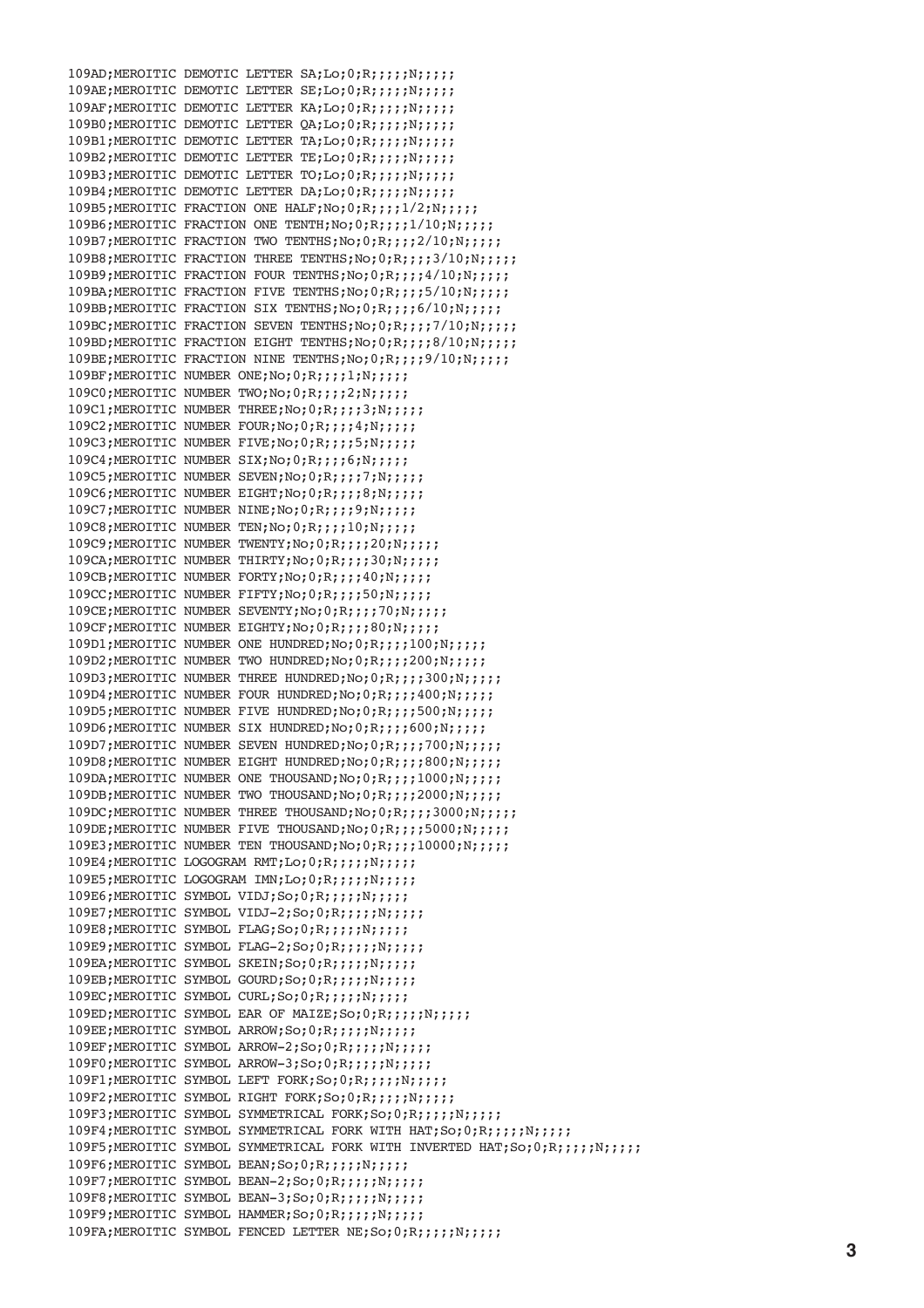```
109FB;MEROITIC SYMBOL JAR;So;0;R;;;;;N;;;;;
109FC;MEROITIC SYMBOL OFFERING TABLE;So;0;R;;;;;N;;;;;
```
### **9. Bibliography.**

- 'Abd Allāh, 'Abd al-Qādir Maḥmūd. 1986. *Al-Lughah al-Marawīyah.* Taḥta ishrāf Markaz al-Buḥūth, Kullīyat al-Ādāb, Jāmiʻat al-Malik Saʻūd. [Al-Riyāḍ]: al-Jāmiʻah.
- Hofmann, Inge. 1991. *Steine für die Ewigkeit: Meroitische Opfertafeln und Totenstelen*. (Beiträge zur Sudanforschung; Beiheft 6). Wien: Mödling.
- Millet, N. B. 1996. "The Meroitic script", in *The World's Writing Systems*, ed. Peter T. Daniels & William Bright. New York; Oxford: Oxford University Press. ISBN 0-19-507993-0
- Török László. 1996. "A general note to the Meroitic texts" in *Fontes Historiae Nubiorum: Textual sources for the history of the Middle Nile Region between the Eighth Century BC and the Sixth Century AD. Vol. II: From the Mid-Fifth to the First Century BC*. Pp. 359-61. Bergen: Universitetet i Bergen.
- Woodard, Roger D. 2004. "Introduction", in *The Cambridge encyclopedia of the world's ancient languages*, ed. Roger Woodard, p. 7. Cambridge: Cambridge University Press.

**10. Acknowledgements.** This project was made possible in part by a grant from the U.S. National Endowment for the Humanities, which funded the which funded the Universal Scripts Project (part of the Script Encoding Initiative at UC Berkeley) in respect of the Meroitic encoding.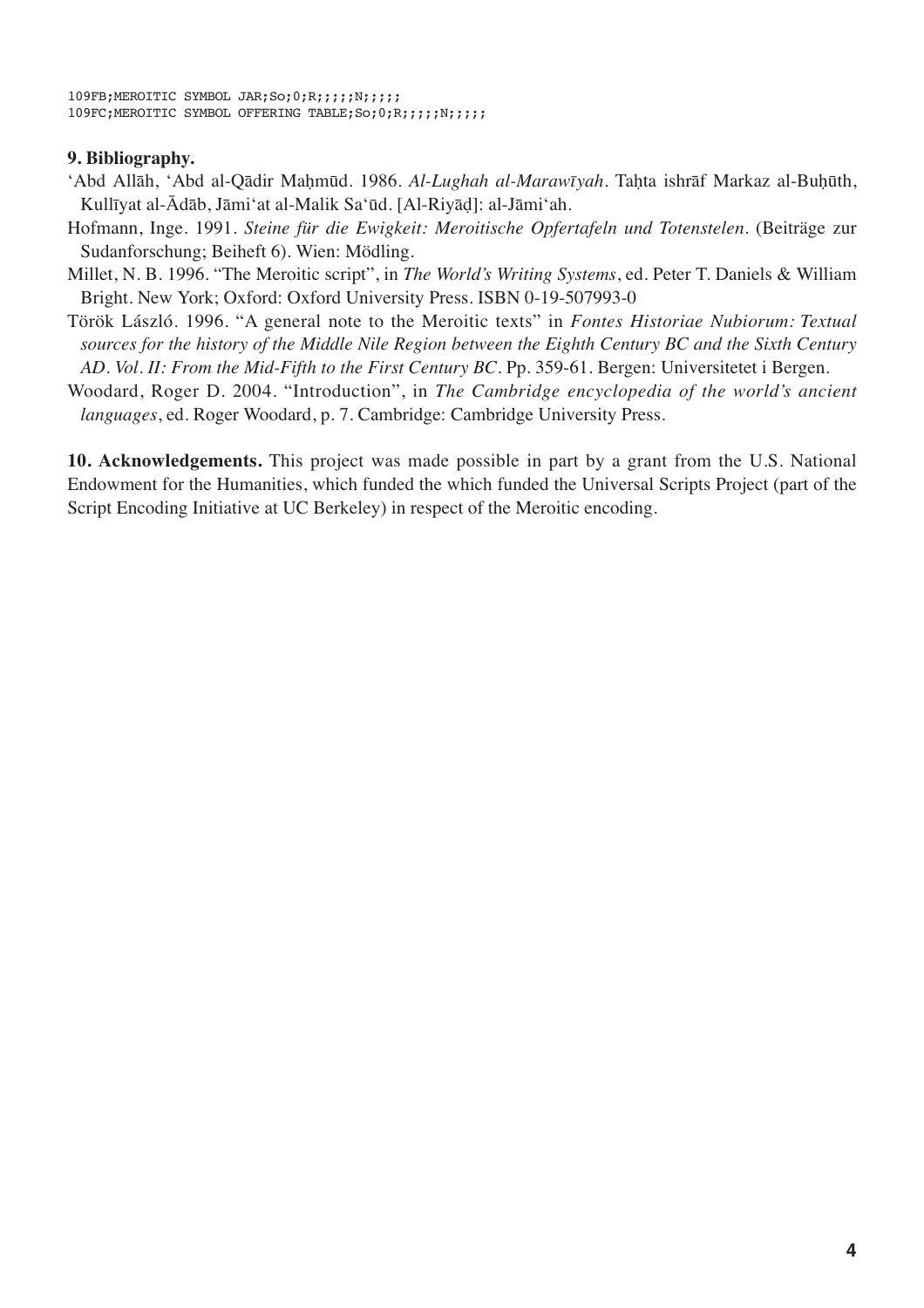# 10980 Meroitic 109FF

|                |                    |                                   |                                    |                                   |                             |             |                                   | 1098 1099 109A 109B 109C 109D 109E 109F |
|----------------|--------------------|-----------------------------------|------------------------------------|-----------------------------------|-----------------------------|-------------|-----------------------------------|-----------------------------------------|
| 0              | 10980              | 10990                             | $ S2 $ and $ S3 $<br>109A0         | 109B0                             | $\hat{\mathsf{P}}$<br>109C0 | ىپ<br>109D0 | $\mu$<br>109E0                    | رسيم<br>109F0                           |
| 1              | $\Omega$<br>10981  | $\Leftrightarrow$<br>10991        | $\varsigma$<br>109A1               | $\mathcal{L}$<br>109B1            | 个<br>109C1                  | 109D1       | $\overline{\phantom{a}}$<br>109E1 | 112<br>109F1                            |
| $\overline{2}$ | $\lambda$<br>10982 | 10992                             | <u>ਲ</u> ∣ <i>¥</i><br>109A2 109B2 | $\mid$ 13                         | 109C2                       | 109D2       | 109E2                             | 4 <br>109F2                             |
| 3              | $\beta$<br>10983   | M<br>10993                        | $\prime$<br>109A3                  | ş<br>109B3                        | 109C3                       | 109D3       | っ<br>109E3                        | யி<br>109F3                             |
| $\overline{4}$ | 44<br>10984        | $\overline{\phantom{a}}$<br>10994 | $^{\prime\prime\prime}$<br>109A4   | $\frac{1}{4}$<br>109B4            | 109C4                       | 109D4       | $\overline{\tau}$<br>109E4        | <u>ן</u><br>109F4                       |
| 5              | $\{ \}$<br>10985   | $\Box$<br>10995                   | $\delta$<br>109A5                  | $\overline{\phantom{a}}$<br>109B5 | $\top$<br>109C5             | 109D5       | $\times$<br>109E5                 | 109F5                                   |
| 6              | $ \pi$<br>10986    | $\mathbf{\hat{z}}$<br>10996       | $\mathcal{V}$<br>109A6             | $\mid \mathcal{L}$<br>109B6       | $\int$<br>109C6             | 109D6       | حك<br>109E6                       | π<br>109F6                              |
| $\overline{7}$ | 10987              | Δ<br>10997                        | ₹<br>109A7                         | ٢<br>109B7                        | $\infty$<br>109C7           | 109D7       | 109E7                             |                                         |
| 8              | ⊕<br>10988         | $\Delta$<br>10998                 | $\boldsymbol{J}$<br>109A8          | lG.<br>109B8                      | ${\cal C}$<br>109C8         | 109D8       |                                   | $\frac{2}{3}$<br>109F8                  |
| 9              | 10989              | $\boldsymbol{\Xi}$<br>10999       | R -<br>109A9                       | 9<br>109B9                        | $\mathfrak{D}$<br>109C9     | 109D9       | 109E9                             |                                         |
| A              | 1098A              | 1099A                             | 109AA                              | 109BA                             | 100CA                       | 109DA       | 109EA                             |                                         |
| B              | 1098B              | 1099B                             | $\boldsymbol{\omega}$<br>109AB     | 又<br>109BB                        | 109CB                       | Н<br>109DB  |                                   |                                         |
| C              |                    |                                   | $\frac{1}{2}$                      |                                   | بالم                        |             | 109EC                             |                                         |
| D              | 1098C<br>G         | 1099C                             | 109AC                              | 109BC                             | 109CC                       | 109DC       |                                   |                                         |
| E              | 1098D<br>c         | 1099D                             | 109AD                              | 109BD                             | 109CD                       | 109DD       | 109ED<br>ر،                       | 109FD                                   |
| F              | 1098E              | 1099E                             | 109AE                              | 109BE                             | 109CE                       | 109DE       | 109EE<br>ر                        |                                         |
|                | 1098F              | 1099F                             | 109AF                              | 109BF                             | 109CF                       | 109DF       | 109EF                             |                                         |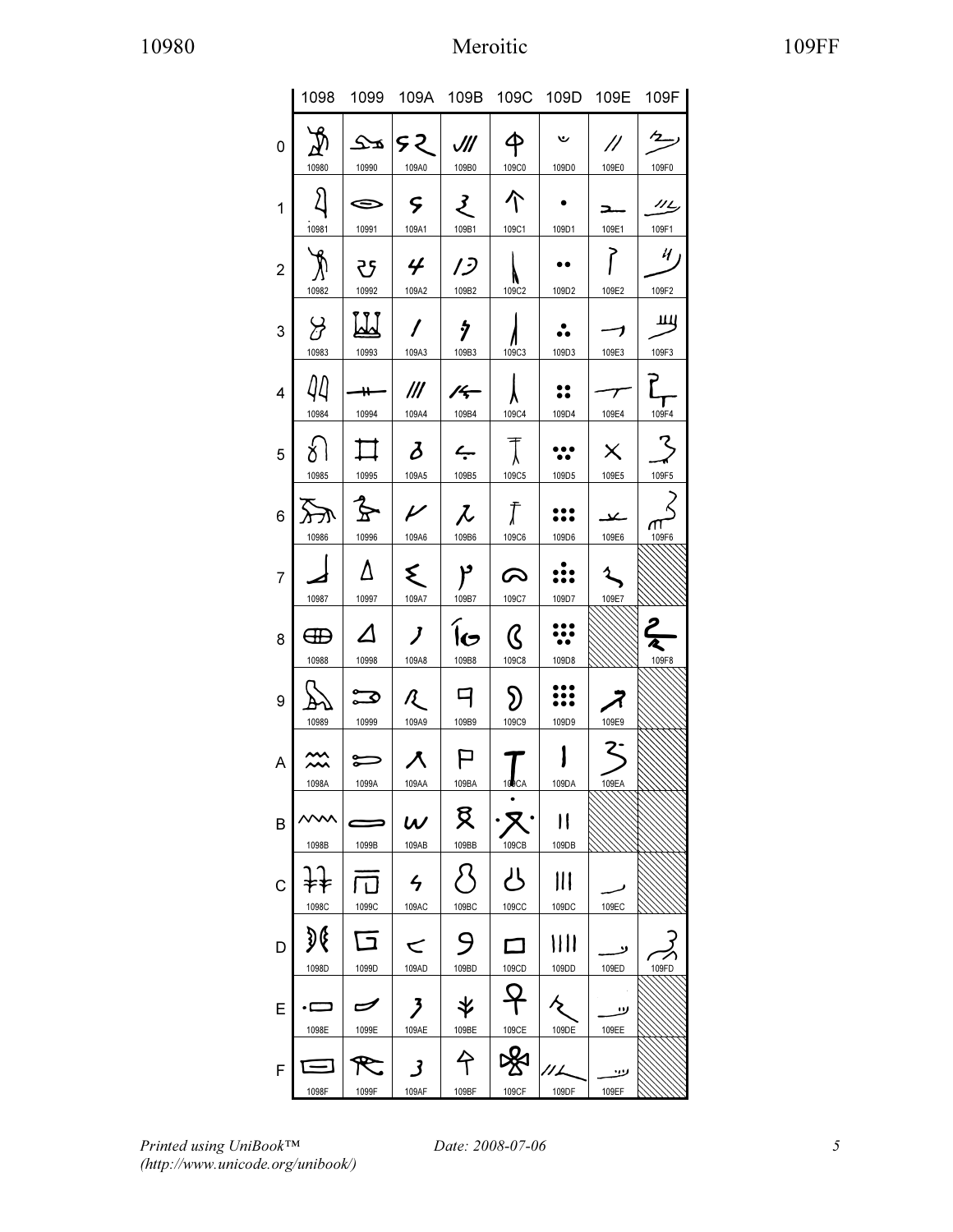# 10980 Meroitic 109CC

# Hieroglyphic alphabet

| 10980 | ₩                         | MEROITIC HIEROGLYPHIC LETTER A                                                                                                                            |
|-------|---------------------------|-----------------------------------------------------------------------------------------------------------------------------------------------------------|
| 10981 | ধ                         | $\rightarrow$ 13000 $\mathcal{L}$ egyptian hieroglyph a001<br>MEROITIC HIEROGLYPHIC LETTER E                                                              |
| 10982 | y                         | $\rightarrow$ 13184 $\beta$ egyptian hieroglyph h006<br>MEROITIC HIEROGLYPHIC LETTER I                                                                    |
| 10983 | 8                         | $\rightarrow$ 1301E $\frac{3}{4}$ egyptian hieroglyph a026<br>MEROITIC HIEROGLYPHIC LETTER O                                                              |
| 10984 | 44                        | $\rightarrow$ 130FE $\dot{\sigma}$ egyptian hieroglyph f001<br>MEROITIC HIEROGLYPHIC LETTER YA                                                            |
| 10985 | ୫ା                        | $\rightarrow$ 131CC $\sqrt{ }$ egyptian hieroglyph m017a<br>MEROITIC HIEROGLYPHIC LETTER WA<br>$\rightarrow$ 1336F $\mathcal{F}$ egyptian hieroglyph v004 |
| 10986 | 忝                         | MEROITIC HIEROGLYPHIC LETTER BA<br>→ 130DE T <sub>2</sub> egyptian hieroglyph e011                                                                        |
| 10987 | ┙                         | MEROITIC HIEROGLYPHIC LETTER BA-2<br>$\rightarrow$ 130C0 $\Box$ egyptian hieroglyph d058                                                                  |
| 10988 | ⊕                         | MEROITIC HIEROGLYPHIC LETTER PA<br>$\rightarrow$ 132AA $\Box$ egyptian hieroglyph q003                                                                    |
| 10989 | $\mathbb{M}$              | MEROITIC HIEROGLYPHIC LETTER MA<br>$\rightarrow$ 13153 $\&$ egyptian hieroglyph g017                                                                      |
| 1098A | $\widetilde{\phantom{m}}$ | MEROITIC HIEROGLYPHIC LETTER NA<br>$\rightarrow$ 13217 = egyptian hieroglyph n035a                                                                        |
| 1098B | $\sim$                    | MEROITIC HIEROGLYPHIC LETTER NA-2<br>$\rightarrow$ 13216  egyptian hieroglyph n035                                                                        |
| 1098C | 孖                         | MEROITIC HIEROGLYPHIC LETTER NE<br>$\rightarrow$ 131D2 $\downarrow\downarrow$ egyptian hieroglyph m022a                                                   |
| 1098D | DC                        | MEROITIC HIEROGLYPHIC LETTER NE-2                                                                                                                         |
| 1098E | ņ                         | MEROITIC HIEROGLYPHIC LETTER RA<br>$\rightarrow$ 1308B $\sim$ egyptian hieroglyph d021                                                                    |
| 1098F | Ξ                         | MEROITIC HIEROGLYPHIC LETTER RA-2                                                                                                                         |
| 10990 | ىدى                       | MEROITIC HIEROGLYPHIC LETTER LA                                                                                                                           |
| 10991 | $\bullet$                 | → 130ED ± egyptian hieroglyph e023<br>MEROITIC HIEROGLYPHIC LETTER KHA                                                                                    |
| 10992 | 5                         | $\rightarrow$ 1340D $\approx$ egyptian hieroglyph aa001<br>MEROITIC HIEROGLYPHIC LETTER HHA                                                               |
| 10993 | Ш                         | $\rightarrow$ 131BC $\int$ egyptian hieroglyph m012<br>MEROITIC HIEROGLYPHIC LETTER SA                                                                    |
|       |                           | → 131B7 2008 egyptian hieroglyph m                                                                                                                        |
| 10994 | $+$                       | MEROITIC HIEROGLYPHIC LETTER SA-2<br>$\rightarrow$ 13283 $\sim$ egyptian hieroglyph o034                                                                  |
| 10995 |                           | I MEROITIC HIEROGLYPHIC LETTER SE<br>$\rightarrow$ 133DB $\equiv$ egyptian hieroglyph y001                                                                |
| 10996 | ∱                         | MEROITIC HIEROGLYPHIC LETTER KA                                                                                                                           |
| 10997 | Δ                         | $\rightarrow$ 1316C $\frac{2}{3}$ egyptian hieroglyph g038<br>MEROITIC HIEROGLYPHIC LETTER QA                                                             |
| 10998 | Δ                         | $\rightarrow$ 1320E $\triangle$ egyptian hieroglyph n029<br>MEROITIC HIEROGLYPHIC LETTER QA-2                                                             |
| 10999 | ా                         | $\rightarrow$ 1320E $\triangle$ egyptian hieroglyph n029<br>MEROITIC HIEROGLYPHIC LETTER TA                                                               |
| 1099A | ់                         | $\rightarrow$ 1337F = egyptian hieroglyph v013<br>MEROITIC HIEROGLYPHIC LETTER TA-2                                                                       |
| 1099B | $\equiv$                  | $\rightarrow$ 1337F = egyptian hieroglyph v013<br>MEROITIC HIEROGLYPHIC LETTER TA-3<br>$\rightarrow$ 131FE $\equiv$ egyptian hieroglyph n016              |
| 1099C | 帀                         | MEROITIC HIEROGLYPHIC LETTER TE<br>$\rightarrow$ 131FE $\rightarrow$ egyptian hieroglyph n016<br>$\rightarrow$ 13254 $\Box$ egyptian hieroglyph o004      |

|  | 1099D <b>I</b> MEROITIC HIEROGLYPHIC LETTER TE-2    |
|--|-----------------------------------------------------|
|  | $\rightarrow$ 13254 $\Box$ egyptian hieroglyph o004 |
|  | 1099E - MEROITIC HIEROGLYPHIC LETTER TO             |
|  | $\rightarrow$ 13111 $\leq$ egyptian hieroglyph f018 |

1099F <del>R</del> MEROITIC HIEROGLYPHIC LETTER DA  $\rightarrow$  13080  $\approx$  egyptian hieroglyph d010

### Demotic alphabet

| 109A0 |                          | 52 MEROITIC DEMOTIC LETTER A |
|-------|--------------------------|------------------------------|
| 109A1 | ç                        | MEROITIC DEMOTIC LETTER E    |
| 109A2 | 4                        | MEROITIC DEMOTIC LETTER I    |
| 109A3 | $\prime$                 | MEROITIC DEMOTIC LETTER O    |
| 109A4 | III                      | MEROITIC DEMOTIC LETTER YA   |
| 109A5 | $\lambda$                | MEROITIC DEMOTIC LETTER WA   |
| 109A6 | $\overline{\nu}$         | MEROITIC DEMOTIC LETTER BA   |
| 109A7 | ₹                        | MEROITIC DEMOTIC LETTER PA   |
| 109A8 | $\overline{J}$           | MEROITIC DEMOTIC LETTER MA   |
| 109A9 | R.                       | MEROITIC DEMOTIC LETTER NA   |
| 109AA | $\lambda$                | MEROITIC DEMOTIC LETTER NE   |
| 109AB | W                        | MEROITIC DEMOTIC LETTER RA   |
| 109AC | $\overline{a}$           | MEROITIC DEMOTIC LETTER LA   |
| 109AD | ب                        | MEROITIC DEMOTIC LETTER KHA  |
| 109AE | $\overline{\phantom{a}}$ | MEROITIC DEMOTIC LETTER HHA  |
| 109AF | $\overline{\mathbf{3}}$  | MEROITIC DEMOTIC LETTER SA   |
| 109B0 | JII                      | MEROITIC DEMOTIC LETTER SE   |
| 109B1 | ₹                        | MEROITIC DEMOTIC LETTER KA   |
| 109B2 | 1 <sup>5</sup>           | MEROITIC DEMOTIC LETTER QA   |
| 109B3 | <sup>5</sup>             | MEROITIC DEMOTIC LETTER TA   |
| 109B4 | $\frac{1}{2}$            | MEROITIC DEMOTIC LETTER TE   |
| 109B5 | ∠                        | MEROITIC DEMOTIC LETTER TO   |
| 109B6 | λ                        | MEROITIC DEMOTIC LETTER DA   |

### Logograms

| 109B7 | $\mathbf{r}$ | MEROITIC LOGOGRAM RMT |
|-------|--------------|-----------------------|
|       |              |                       |

109B8 MEROITIC LOGOGRAM IMN

### Symbols

- 109B9 MEROITIC SYMBOL FLAG 109BA **P** MEROITIC SYMBOL FLAG-2 109BB MEROITIC SYMBOL SKEIN 109BC MEROITIC SYMBOL GOURD
- 109BD MEROITIC SYMBOL CURL
- 109BE MEROITIC SYMBOL EAR OF MAIZE
- 109BF MEROITIC SYMBOL ARROW
- 109C0 MEROITIC SYMBOL ARROW-2
- 109C1 MEROITIC SYMBOL ARROW-3
- MEROITIC SYMBOL LEFT FORK
- 109C3 | MEROITIC SYMBOL RIGHT FORK<br>109C4 | MEROITIC SYMBOL SYMMETRIC.
- MEROITIC SYMBOL SYMMETRICAL FORK
- 109C5 MEROITIC SYMBOL SYMMETRICAL FORK WITH HAT
- 109C6 MEROITIC SYMBOL SYMMETRICAL FORK WITH INVERTED HAT
- 109C7  $\approx$  MEROITIC SYMBOL BEAN  $\rightarrow$  132F4  $\parallel$  egyptian hieroglyph s029
- logogram s 109C8 MEROITIC SYMBOL BEAN-2
- 109C9 
MEROITIC SYMBOL BEAN-3
- 109CA **T** MEROITIC SYMBOL HAMMER
- 109CB  $\cdot$ **X** $\cdot$  MEROITIC SYMBOL FENCED LETTER NE
- 109CC & MEROITIC SYMBOL JAR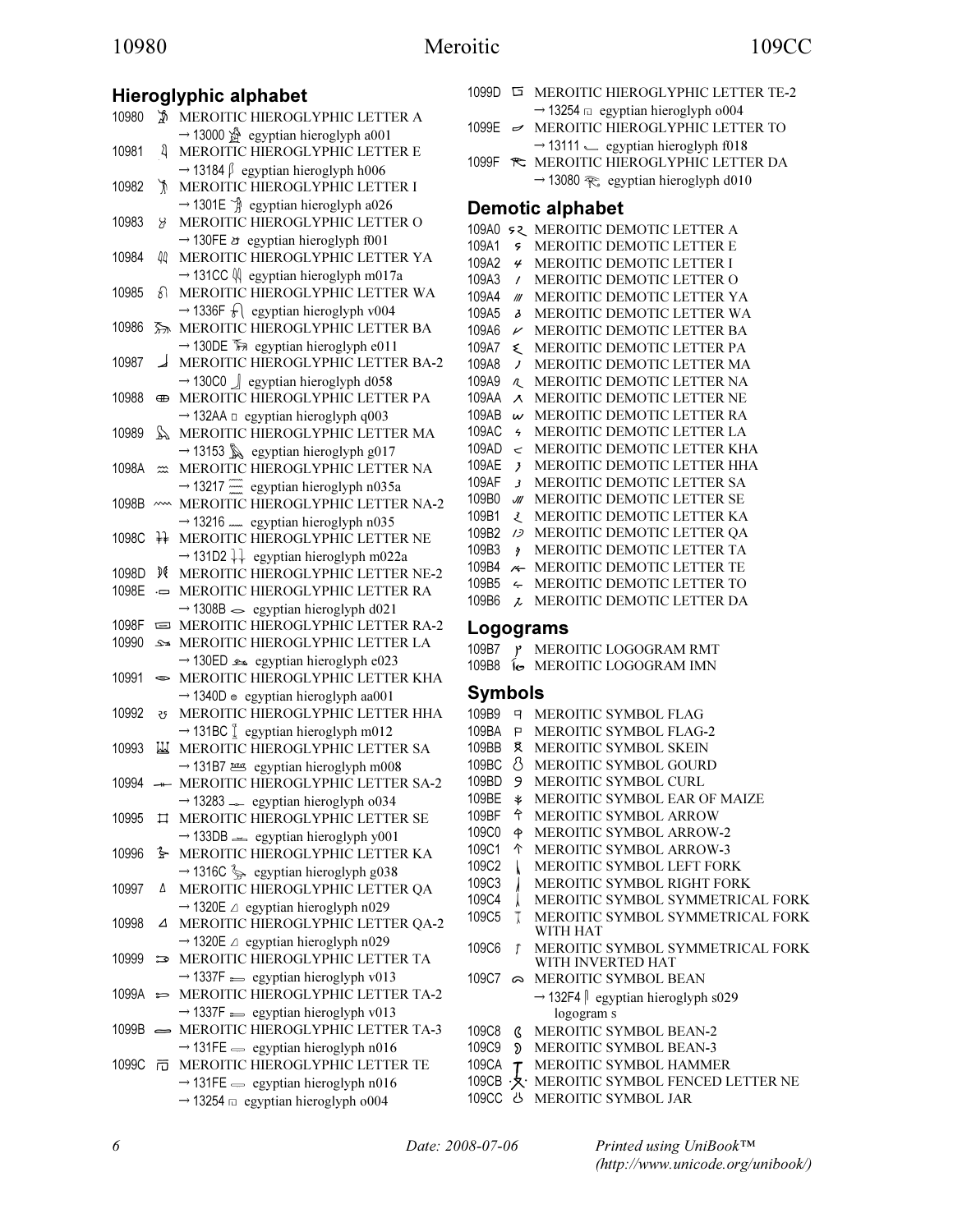- 109CD **INEROITIC SYMBOL OFFERING TABLE**
- 109CE MEROITIC SYMBOL VIDJ
- 109CF MEROITIC SYMBOL VIDJ-2

### Fractions

- 109D0 MEROITIC FRACTION ONE HALF
- 109D1 MEROITIC FRACTION ONE TENTH
- 109D2 MEROITIC FRACTION TWO TENTHS
- 109D3 : MEROITIC FRACTION THREE TENTHS
- 109D4 : MEROITIC FRACTION FOUR TENTHS
- 109D5 : MEROITIC FRACTION FIVE TENTHS
- 109D6 ::: MEROITIC FRACTION SIX TENTHS
- 109D7 :: MEROITIC FRACTION SEVEN TENTHS
- 109D8 **WEROITIC FRACTION EIGHT TENTHS**
- 109D9 **III** MEROITIC FRACTION NINE TENTHS

### Numbers

### Ones

- 109DA **I** MEROITIC NUMBER ONE
- 109DB **II MEROITIC NUMBER TWO**
- 109DC **III MEROITIC NUMBER THREE**
- 109DD **MILL MEROITIC NUMBER FOUR**
- 109DE  $\sim$  MEROITIC NUMBER FIVE
- 109DF  $M_{\text{max}}$  MEROITIC NUMBER SIX
- 109E0 / MEROITIC NUMBER SEVEN
- 109E1 = MEROITIC NUMBER EIGHT
- 109E2 *I* MEROITIC NUMBER NINE

### Tens

- 109E3 MEROITIC NUMBER TEN
- 109E4  $\rightarrow$  MEROITIC NUMBER TWENTY
- 109E5 MEROITIC NUMBER THIRTY
- 109E6  $\rightarrow$  MEROITIC NUMBER FORTY
- 109E7 & MEROITIC NUMBER FIFTY
- 109E8 S <reserved>
- 109E9 **X** MEROITIC NUMBER SEVENTY
- 109EA MEROITIC NUMBER EIGHTY

### Hundreds

- 109EC > MEROITIC NUMBER ONE HUNDRED
- 109ED MEROITIC NUMBER TWO HUNDRED
- 109EE **WEROITIC NUMBER THREE HUNDRED**
- 109EF MEROITIC NUMBER FOUR HUNDRED
- 109F0  $\gg$  MEROITIC NUMBER FIVE HUNDRED
- 109F1  $\mathcal{L}$  MEROITIC NUMBER SIX HUNDRED
- 109F2 MEROITIC NUMBER SEVEN HUNDRED
- 109F3 ツ MEROITIC NUMBER EIGHT HUNDRED

### Thousands

- 109F4 <sup>2</sup> MEROITIC NUMBER ONE THOUSAND
- 109F5 > MEROITIC NUMBER TWO THOUSAND
- 109F6  $\rightarrow$  MEROITIC NUMBER THREE THOUSAND
- 109F7  $\bigotimes$  <reserved>
- 109F8  $\leftarrow$  MEROITIC NUMBER FIVE THOUSAND
- 109F9  $\bigotimes$  <reserved>
- 109FA S <reserved>
- 109FB **S** <reserved>
- 109FC S <reserved>
- 109FD  $\rightarrow$  MEROITIC NUMBER TEN THOUSAND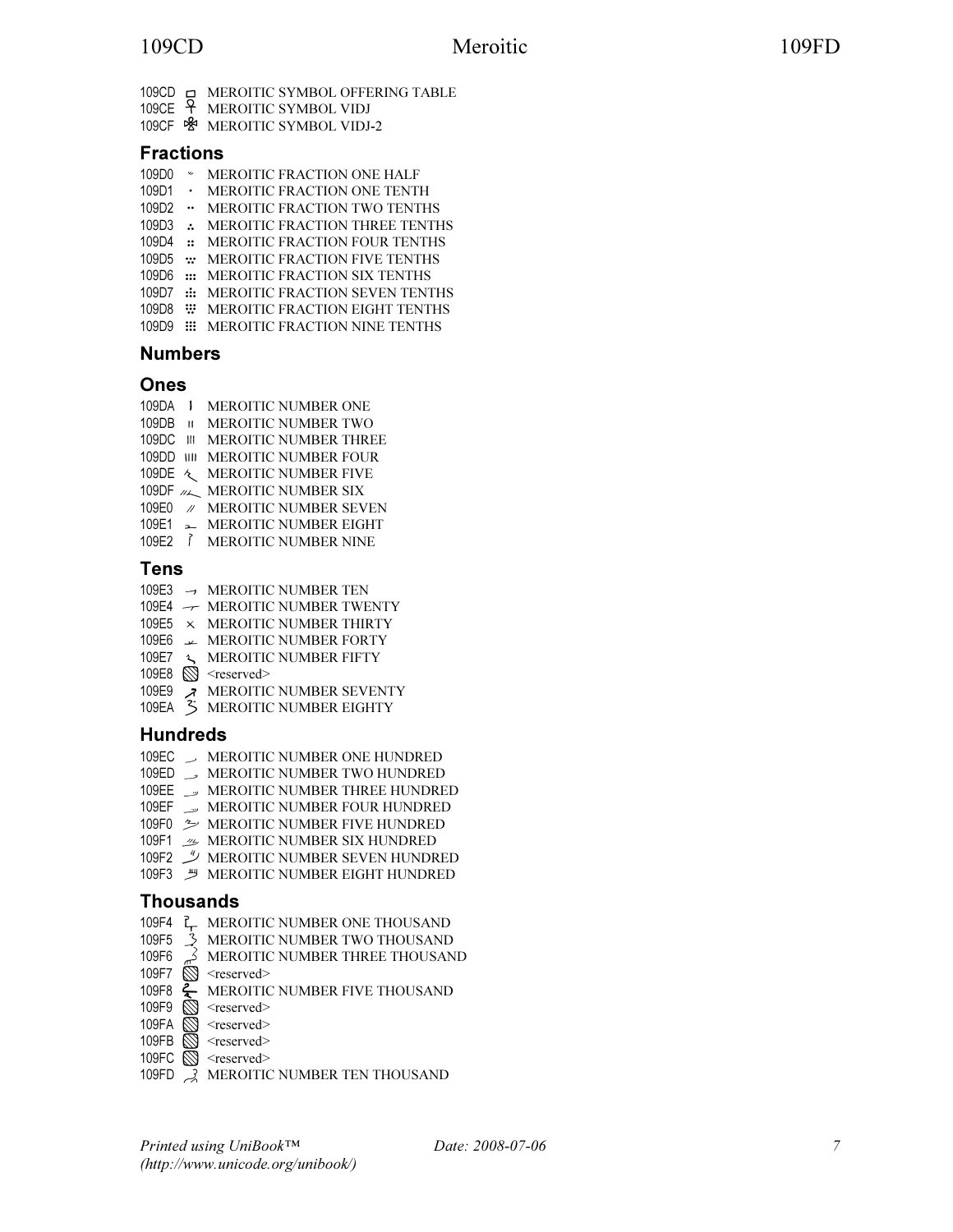**Figures**

(//: 3/1/ 7 \_ جسوا // 7 3/1/ 43 5 3 3 3 .<br>االت : 3/1 مسرى درسر 3 رابر 5 : 5 1 5 5 9 %.  $15523951143125525315$  $52543255251121777$ **REM 0089** 

 $5024.444023.4815524415.342413.481134351115$  $505114145521111852387224352134433443511121313$ 1355523 11451133:4315823355111:1111156:411 起4113:482 **REM 0088** 

> :45513R4"R958:318 14W W.S 53:4W/3 :43 113 143 :49 513 ·113

> > **REM 0133**

**Figure 1.** Text in Demotic Meroitic from Hofmann 1991.



**Figure 2.** Text in Demotic Meroitic from 'Abd Allāh 1986.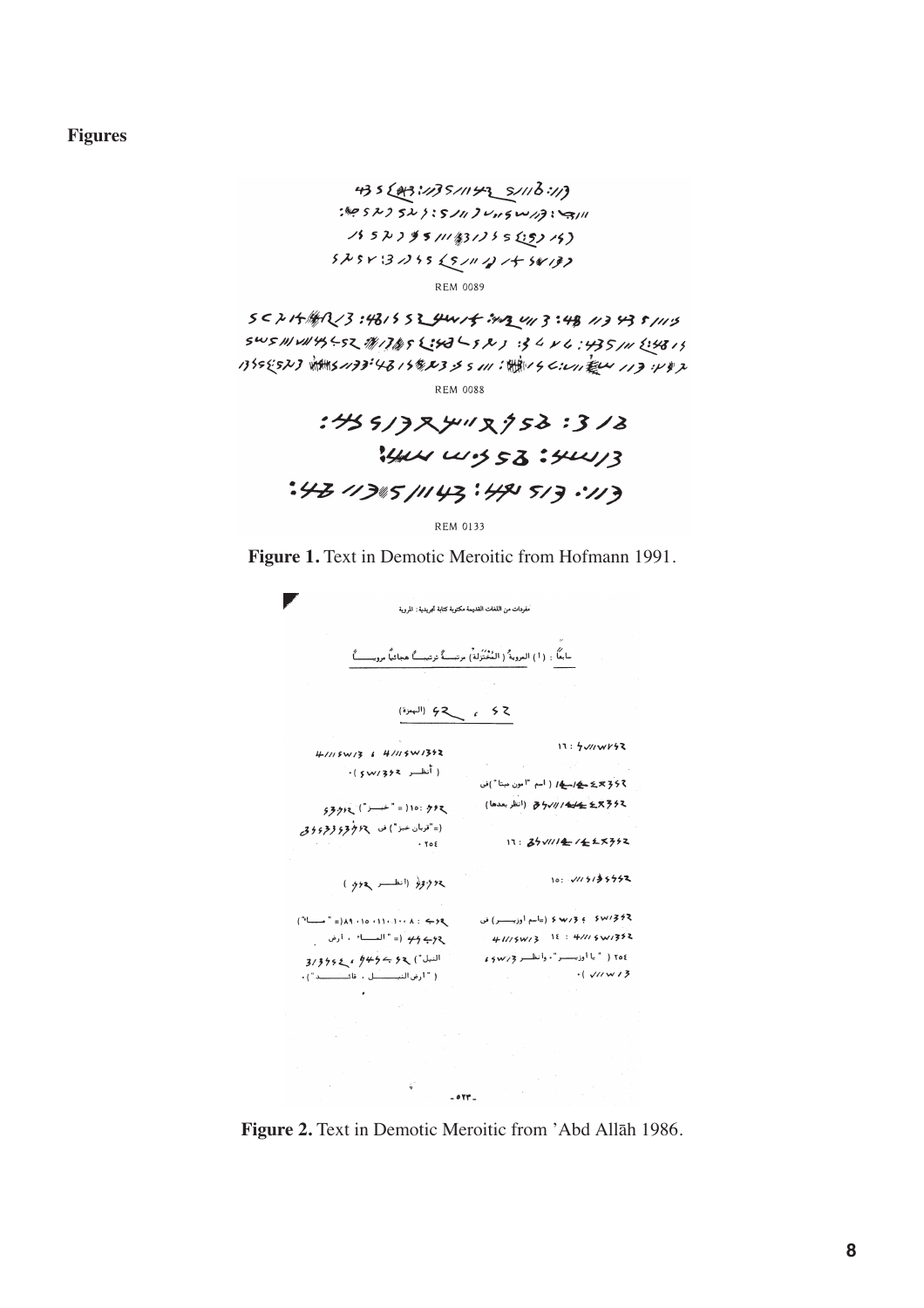

**Figure 3.** Text in Hieroglyphic Meroitic from 'Abd Allāh 1986.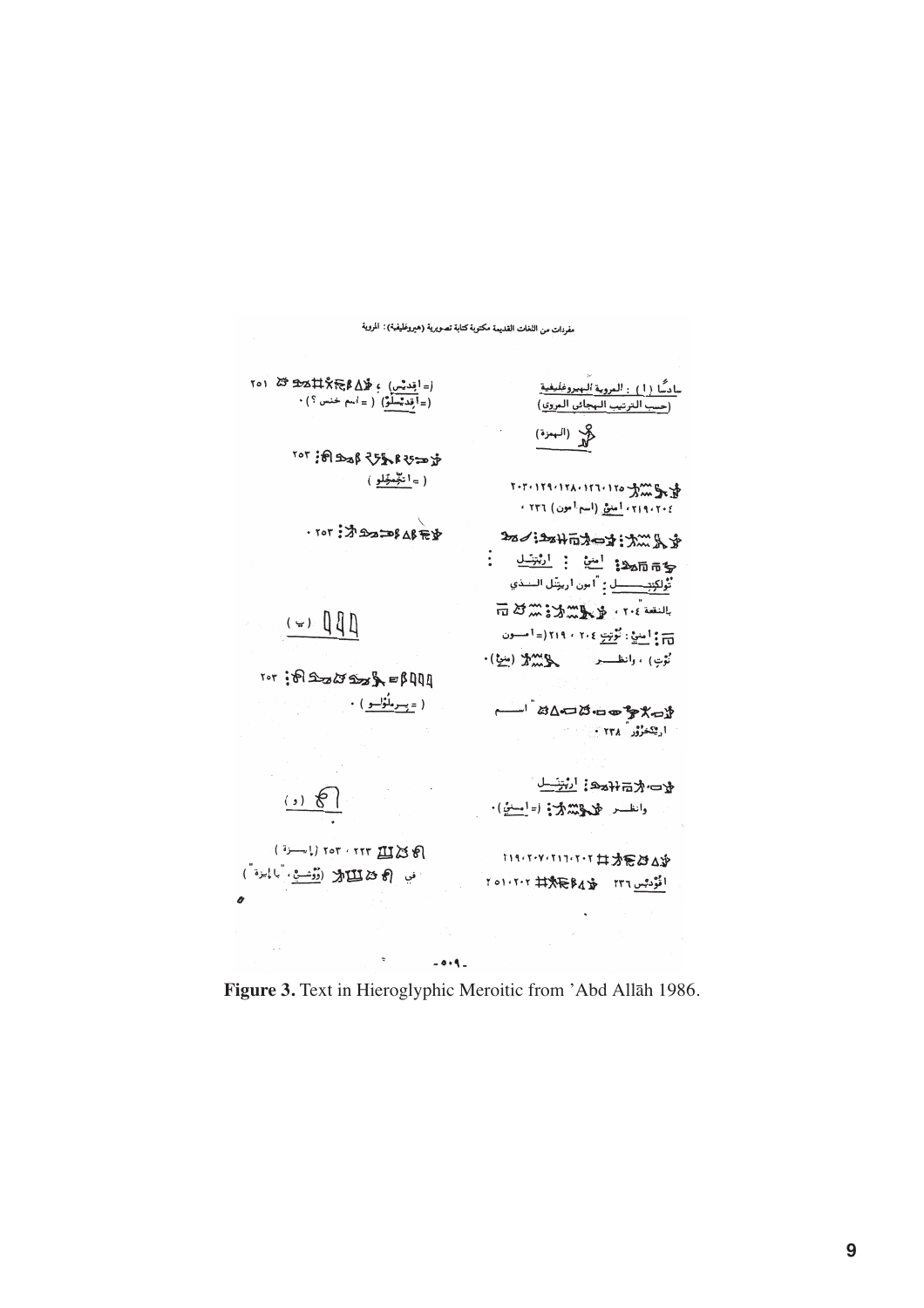| Hierogl.<br>Units | Cent. IX-III.                                                   | Late hieratic Almorm. hiem! Early demotic Later dem.<br>$cent.$ $IX-VI$ | cent vill-VI      | $curl IV-I$                | Meroitic<br>(suggested)                                                                      | Hieroql.<br>Hundreds   |      |              | Late hieratic Abnorm hier. Early demotic Later demotic Meroclic |                            | (Suggested)        |
|-------------------|-----------------------------------------------------------------|-------------------------------------------------------------------------|-------------------|----------------------------|----------------------------------------------------------------------------------------------|------------------------|------|--------------|-----------------------------------------------------------------|----------------------------|--------------------|
| $\mathbf{I}$      |                                                                 |                                                                         |                   |                            |                                                                                              | ۶                      |      |              |                                                                 |                            |                    |
| $\mathbf{H}$      | ч                                                               | U                                                                       |                   | ų                          | Ħ                                                                                            | 22                     |      |              | $\overline{\mathcal{A}}$                                        |                            |                    |
| $\overline{111}$  | Щ                                                               | ľ                                                                       | $M$ <sup>14</sup> | v                          | Ш                                                                                            | 999                    | ,,,  |              | للز                                                             |                            | ىن_                |
| III1              | Щ                                                               | $\mu_{\mathbf{I}}$                                                      | fu                | ゆい                         | III                                                                                          | etc.                   | , ., |              | الاا                                                            |                            | ىست                |
| 픖                 |                                                                 |                                                                         |                   | q.                         | $\boldsymbol{\times}$<br>$\lambda$                                                           | 500                    | Ł,   |              |                                                                 |                            | 2, obelisk         |
| m<br>Ш            | '/                                                              | 2, 2                                                                    | く々                | 4.5<br>$\overline{u}$      | $M\Box$                                                                                      | 600                    |      |              |                                                                 | m                          | 115 obelisk        |
| ш<br>ш<br>Ш       | て                                                               |                                                                         |                   | $-\mathbf{z}$              | $X$ , $\prime\prime$                                                                         | 700                    | 二    |              |                                                                 |                            |                    |
| 1111<br>THE       | 2                                                               |                                                                         | 1.                | $\mathbf{2}$               |                                                                                              | 800                    |      |              |                                                                 |                            | щ <i>Jnst</i> 86   |
| HIII<br>Tens      |                                                                 |                                                                         |                   |                            |                                                                                              | 900<br>Thousands       |      |              |                                                                 | $\gamma$                   |                    |
| $\cap$            | $\lambda$                                                       |                                                                         | $\blacktriangle$  | $\lambda > 1$              | $\chi$ , $\neg$                                                                              | î                      |      |              | $\mathcal{L}_{\mathcal{A}}$                                     | し                          | $L_{\rm F}$ Ak. 26 |
| nn                |                                                                 | イ、イ、                                                                    | 55                | $\boldsymbol{\mathcal{S}}$ | $\mathscr{K} \mathscr{F}$                                                                    | II                     | ᅭ    |              |                                                                 | $\overline{4}$<br>$\Delta$ | $3^{ob}7^{ak}$     |
| nnn               | $\lambda$ , $X$                                                 | 才                                                                       | $X \times$        | $x, \lambda$               | ž                                                                                            | <b>!!!</b>             |      |              |                                                                 | 5                          | $3\frac{h}{86}$    |
| etc               | ے                                                               |                                                                         |                   |                            | التعبية<br>Ä                                                                                 | elz                    |      |              | $\underline{\mathsf{m}}$                                        |                            |                    |
| 50                | $\overline{\mathcal{A}}$                                        | 3,3,3                                                                   | 22                |                            | بأثمه                                                                                        |                        |      |              |                                                                 |                            |                    |
| 60                | $\mathbf{\mu}$                                                  |                                                                         |                   | ツェ                         |                                                                                              |                        |      |              |                                                                 |                            |                    |
| 70<br>$\sim$      | プ                                                               |                                                                         | ゕ                 |                            | $\boldsymbol{z}$<br>$\boldsymbol{\mathcal{K}}$                                               | Fracton                |      |              |                                                                 |                            |                    |
| 80                | <u>ا لاا</u>                                                    |                                                                         | سيا               | ママ                         |                                                                                              | $rac{1}{2}$ $\subset$  |      |              |                                                                 |                            |                    |
| 90                | <u>ण</u>                                                        |                                                                         |                   | ₩                          |                                                                                              |                        |      |              |                                                                 |                            |                    |
|                   | Groups of Mercitic numerals<br>$11 - 7$ <i>Inscr</i> $101 = 12$ |                                                                         |                   |                            | miscellaneous<br>1127 7 St.Ak.26-1776   :: 112   :: 12   :: 1, 12   :: 1, 11   " : 1, 11   4 |                        |      | from ostraca |                                                                 |                            |                    |
|                   | $III$ $\chi$ <i>Inser.</i> 89<br>$1111 - 7$ hsc. $70 = 24$      | $=$ 34                                                                  |                   |                            | st Ak. 42 = 10320 كمجيستر للكللة                                                             |                        |      |              | 虫m,目、田→、田& [hu, 道, 出, 中川君                                       |                            | ₩ĤI                |
|                   | $2 \times$ Stela Ak 5 = 135                                     |                                                                         |                   |                            | 2 1 1 2 3 st Ak 25 = 2348 : 12 7 . 1 7 7 . RT - 2 x -                                        |                        |      |              |                                                                 |                            | ぷ                  |
|                   |                                                                 |                                                                         |                   |                            |                                                                                              | The Meroitic Numerals. |      |              | $>$ dots from $\cdot$ to $::$                                   |                            | (fractures         |
|                   |                                                                 |                                                                         |                   |                            |                                                                                              |                        |      |              |                                                                 | ں                          | $\asymp$           |
|                   |                                                                 |                                                                         |                   |                            |                                                                                              |                        |      |              |                                                                 |                            |                    |

**Figure 4.** Table of Meroitic numbers.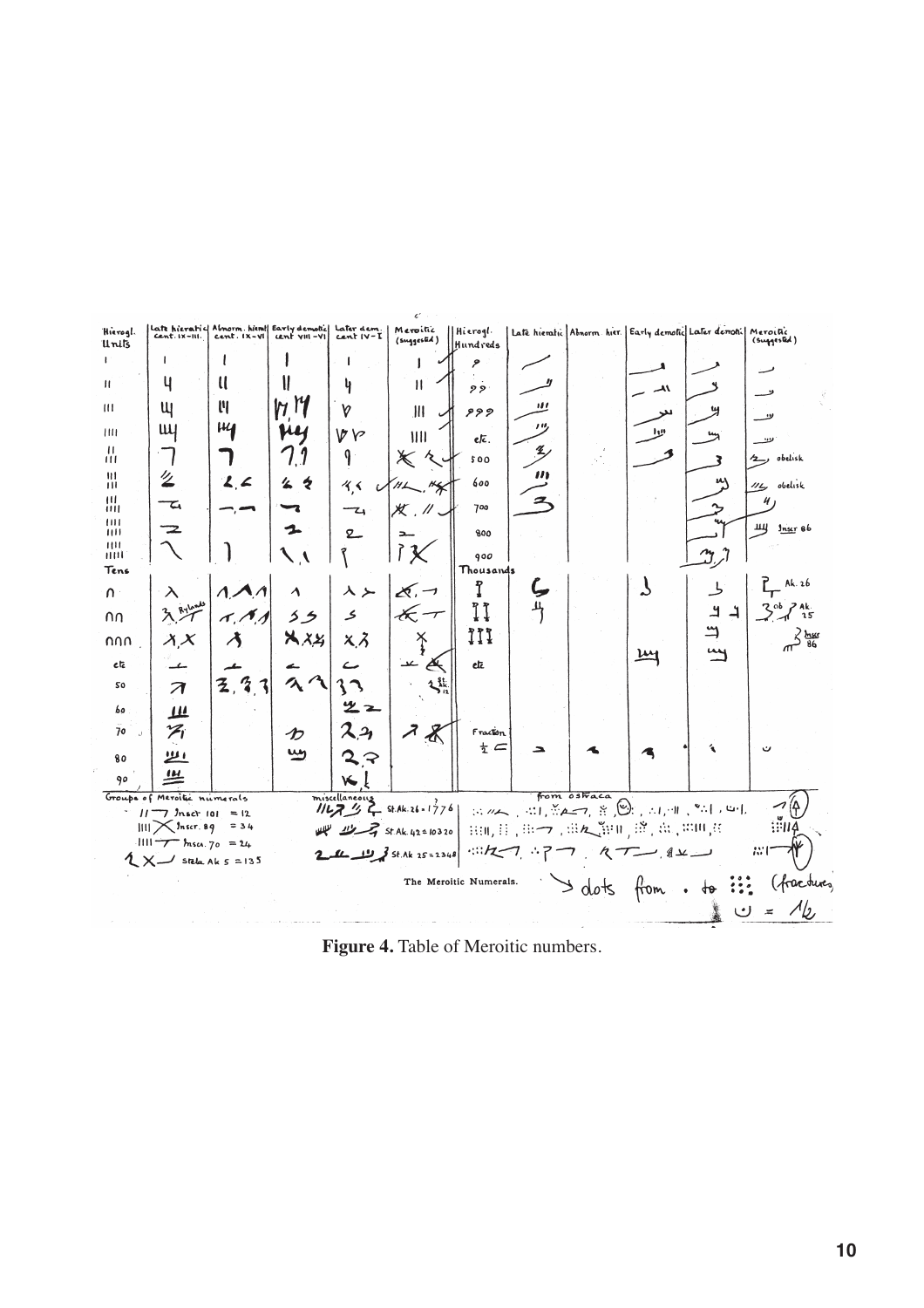# **A. Administrative**

1. Title Preliminary proposal for encoding the Meroitic script in the SMP of the UCS 2. Requester's name **Mi chael Ev ers o n** 3. Requester type (Member body/Liaison/Individual contribution) Individual contribution. 4. Submission date **2008-08-04** 5. Requester's reference (if applicable) 6. Choose one of the following: 6a. This is a complete proposal **No.** 6b. More information will be provided later **Yes.**

# **B. Technical – General**

1. Choose one of the following:

1a. This proposal is for a new script (set of characters)

**Yes.**

1b. Proposed name of script

### **Mero i ti c.**

1c. The proposal is for addition of character(s) to an existing block

**No.**

1d. Name of the existing block

2. Number of characters in proposal

**30.**

3. Proposed category (A-Contemporary; B.1-Specialized (small collection); B.2-Specialized (large collection); C-Major extinct; D-Attested extinct; E-Minor extinct; F-Archaic Hieroglyphic or Ideographic; G-Obscure or questionable usage symbols)

### Category E.

4a. Is a repertoire including character names provided?

**Yes.**

4b. If YES, are the names in accordance with the "character naming guidelines" in Annex L of P&P document?

**Yes.**

4c. Are the character shapes attached in a legible form suitable for review?

**Yes.**

5a. Who will provide the appropriate computerized font (ordered preference: True Type, or PostScript format) for publishing the standard?

#### **Mi chael Ev ers o n.**

5b. If available now, identify source(s) for the font (include address, e-mail, ftp-site, etc.) and indicate the tools used:

**Mi chael Ev ers o n, Fo nto g rapher.**

6a. Are references (to other character sets, dictionaries, descriptive texts etc.) provided?

**Yes.**

6b. Are published examples of use (such as samples from newspapers, magazines, or other sources) of proposed characters attached? **Yes.**

7. Does the proposal address other aspects of character data processing (if applicable) such as input, presentation, sorting, searching, indexing, transliteration etc. (if yes please enclose information)?

**Yes.**

8. Submitters are invited to provide any additional information about Properties of the proposed Character(s) or Script that will assist in correct understanding of and correct linguistic processing of the proposed character(s) or script. Examples of such properties are: Casing information, Numeric information, Currency information, Display behaviour information such as line breaks, widths etc., Combining behaviour, Spacing behaviour, Directional behaviour, Default Collation behaviour, relevance in Mark Up contexts, Compatibility equivalence and other Unicode normalization related information. See the Unicode standard at http://www.unicode.org for such information on other scripts. Also see Unicode Character Database http://www. unicode. org/Public/UNIDATA/ UnicodeCharacterDatabase.html and associated Unicode Technical Reports for information needed for consideration by the Unicode Technical Committee for inclusion in the Unicode Standard.

**See above.**

# **C. Technical – Justification**

1. Has this proposal for addition of character(s) been submitted before? If YES, explain.

**No.**

2a. Has contact been made to members of the user community (for example: National Body, user groups of the script or characters, other experts, etc.)?

**Yes.**

2b. If YES, with whom?

### **Ri chard Lo bban, Reg i nal d Smi th, Mi chael Zach**

2c. If YES, available relevant documents

3. Information on the user community for the proposed characters (for example: size, demographics, information technology use, or publishing use) is included?